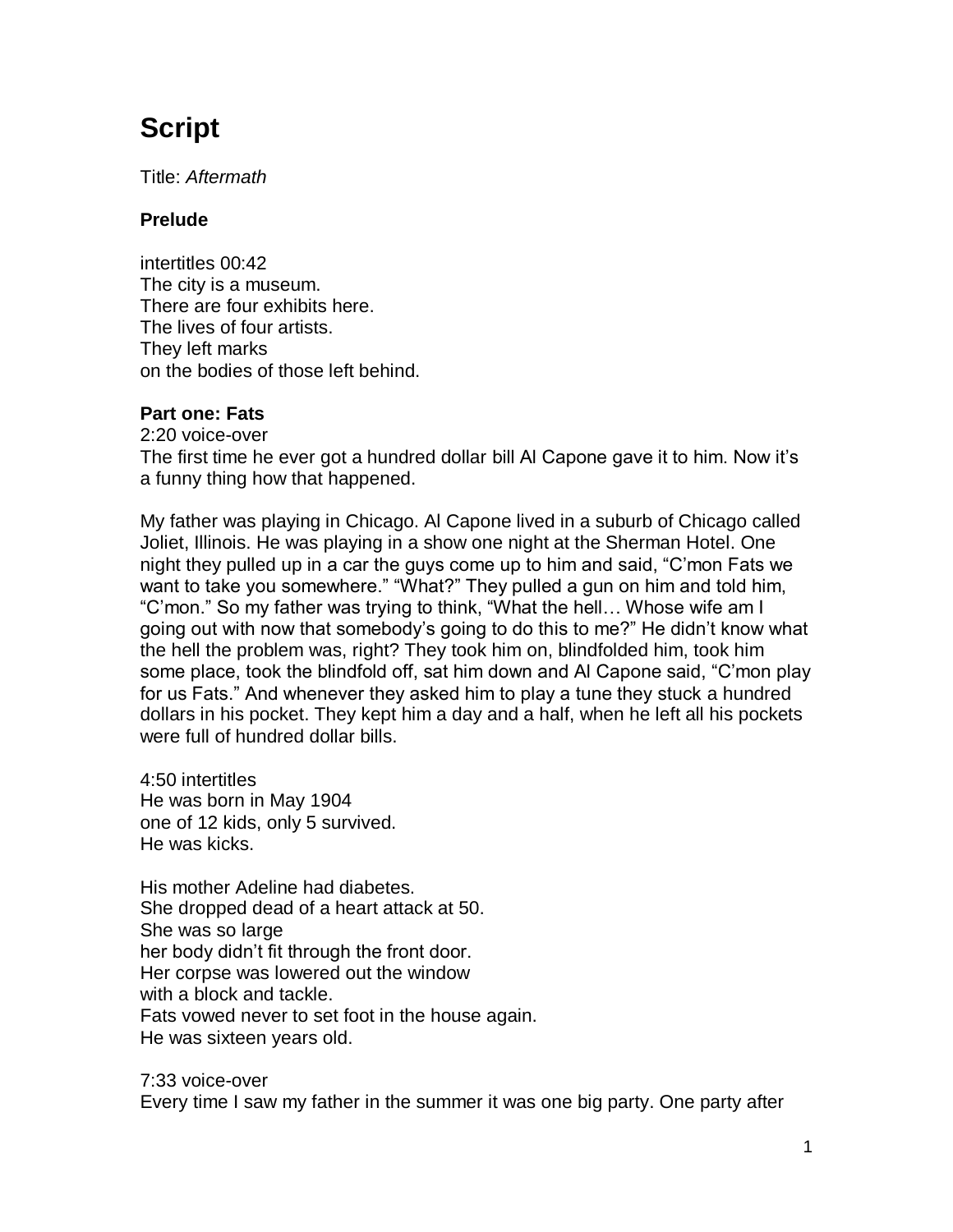another. When my father was in a show, for instance he played in the Royal Theatre in Baltimore, these were the theatre circuits, they did five shows a day. They start at 10 in the morning and don't stop until 2 o'clock at night. You go into my father's dressing room there'd be 30 people deep in a room that would only hold 10 people comfortably. Bottles, drinking, "Hey Fats." He could hardly get in there himself. He'd be like that all day long.

#### 8:20 voice-over

voice-over: If I'd drink as much as him I'd be dead. When I first met him in Cinncinnati, he'd go to work and take a gallon jug of whiskey, bootleg whiskey, and set it down by the piano, and by the time the night had gone that bottle would be empty and he would be still like he'd never had a drink.

#### 9:10 intertitles

Harlem was designed as a white suburb but the real estate bubble burst anxious landlords began selling to blacks.

9:58 Ta-Nehisi Coates voice-over I think our criminal justice system is working as intended. It is only broken to the extent that our society is broken.

If your intention is to jail massive numbers of people, if you believe that prison is an effective means of dealing with the myriad social needs of the African-American community then it's pretty effective. In fact there's a long history in this country of dealing with problems in the African-Americn community through the criminal justice system, criminalizing social problems in a way we don't do in other communities.

For instance, if you looked at the research you would find that 60-70% of people in prisons are suffering some sort of mental health problem. Upwards of 50% go in there dealing with some sort of chemical dependency. Viewed from another lens these are public health problems.

#### 11:20 voice-over

So today I'm going to show you how to play stride piano. We're going to use this song Ain't Misbehaving as a demonstration piece. There's some very common methods of sounding like an authentic stride pianist.

11:50 intertitles Cold empty bed springs hard as lead. Pains in my head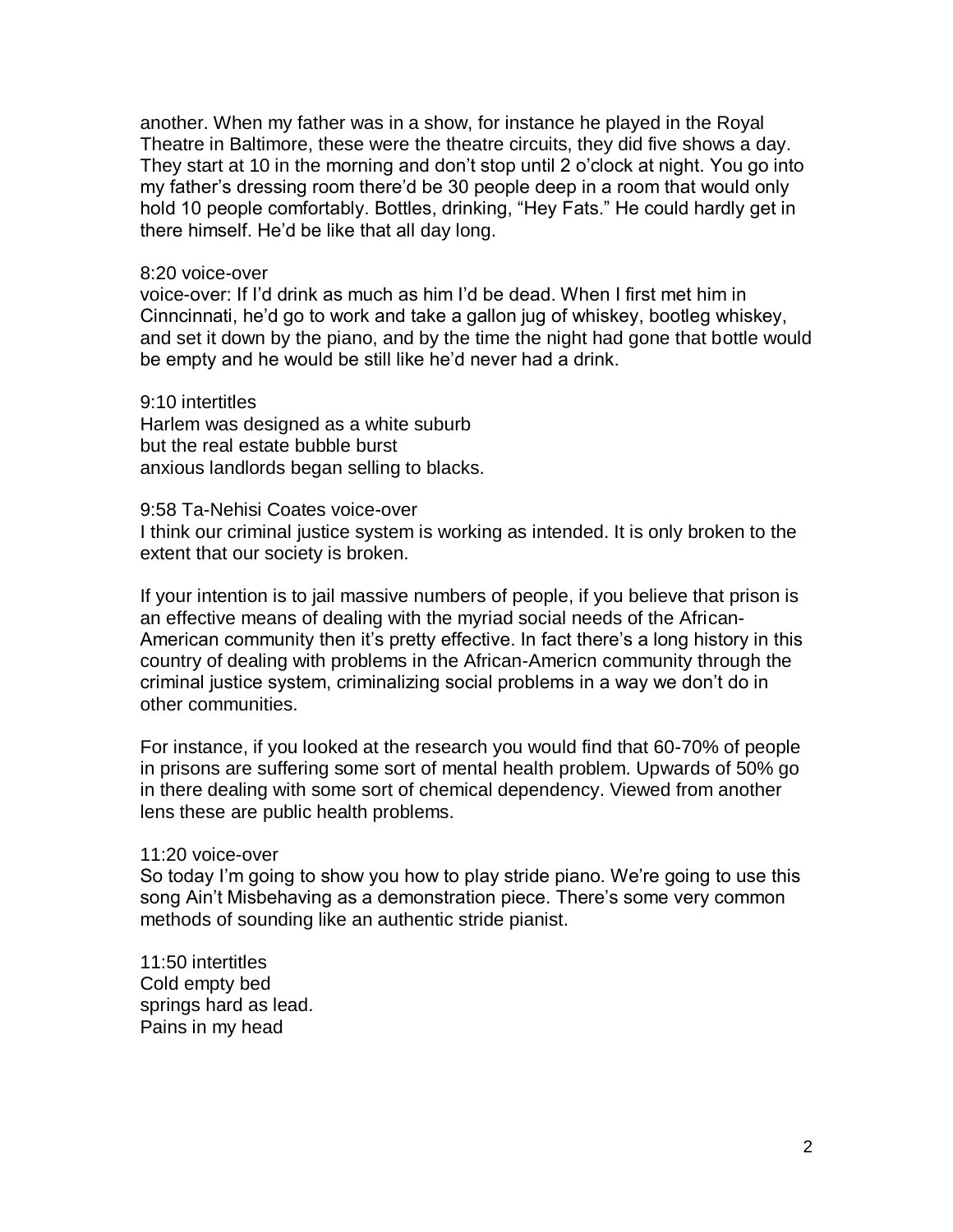wished I was dead. What did I do to be so black and blue?

Even the mouse ran from my house. They laugh at you and scorn you too. What did I do to be so black and blue?

I'm white inside that don't help my case. Because I can't hide what is in my face. To spite despising.

The first Broadway protest song against racism was written by Fats Waller and performed often by Louis Armstrong.

How will it end ain't got a friend my only sin is in my skin. What did I do to be so black and blue?

#### 14:31 voice-over

He started doing big things. Then he went into pictures. He couldn't have any kind of stature so they wanted him to be a shoeshine boy. My father said he would not play a shoeshine boy, he didn't give a damn what they did. Then they turned around and said, how about an elevator boy? He said OK I'll play an elevator boy. When I stop to think about that, he got them to give in just a little bit, but what's the difference between an elevator boy and a shoeshine boy? It's not any different except that my father wasn't going to give all the way down.

15:13 sync sound elevator scene

Fats Waller: Mr. Bolden I'm the one that sure delighted to see you back. Mr. Bolden: Thanks Ben you're looking fine.

Fats Waller: I hate to bother you boss but I thought you could find a spot for me in your new show.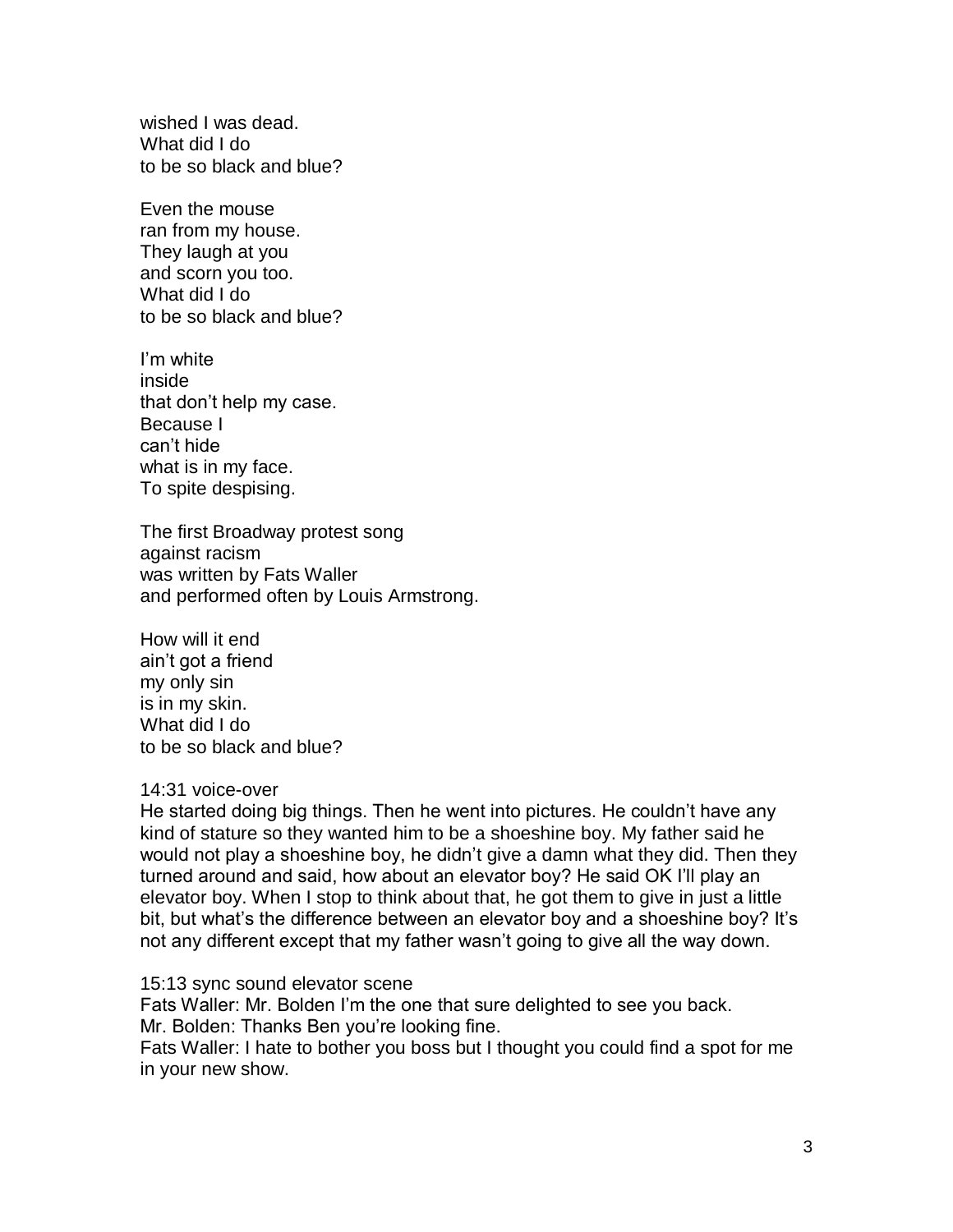Mr. Bolden: You take a tip from me Ben. Your spot is right here in this elevator. Fats Waller: Thank you sir. Thank you sir.

#### 15:28 voice-over

A lot of times I hear especially black people talk about: why did those people in those days act like that? But that's the only way they could make it in pictures. They didn't have any money to make pictures, white people had the money, so people had to go along. The dues they had to pay. Mantan Moreland, all these old stars. They call them handkerchief heads, but that's the only way they could get in. Once they got in they tried to make it a little better. It's people like my father, Mantan Moreland, Willie Best made it possible for people to do what they're doing today. You got to pay your dues.

### 16:03 voice-over

He just had a job, he was glad to have it, to be a token. I'd like to be a token now, someplace because that's all you're ever going to get.

## 16:20 voice-over

There were always black guys just couldn't work because they weren't accepted there. In Chicago, in the 40s and 50s, there were certain places downtown that never had a black entertainer or musician, they weren't hired.

### 16:55 voice-over

In southern towns we stayed with private families because there was no hotels for us. Some towns had a little black hotel but most of us stayed with private families. WIth Cab Calloway we had a Pullman train, we used to go on all our one-nighters through the South on a Pullman. Pull the train into town, play the dance, get back on the train and pull us out the next day to the next town.

## 17:38 voice-over

My father played what they called the southern circuit. When you went down to the south they had a line down the middle and whites would be on one side and black on the other. They would listen to the same music but they couldn't intermingle. That was one bad thing. They would still intermingle, but they'd do it slick, you wouldn't be out in public. My father didn't play the southern circuit too often for that reason. He didn't like it.

### 18:08 voice-over The next number is called What Did I Do, To Be So Black and Blue?

intertitles 18:38 He could set the telephone book to music. They called him the king of Harlem.

Fats + Louis Armstrong + Edith Wilson 1000 pounds of rhythm.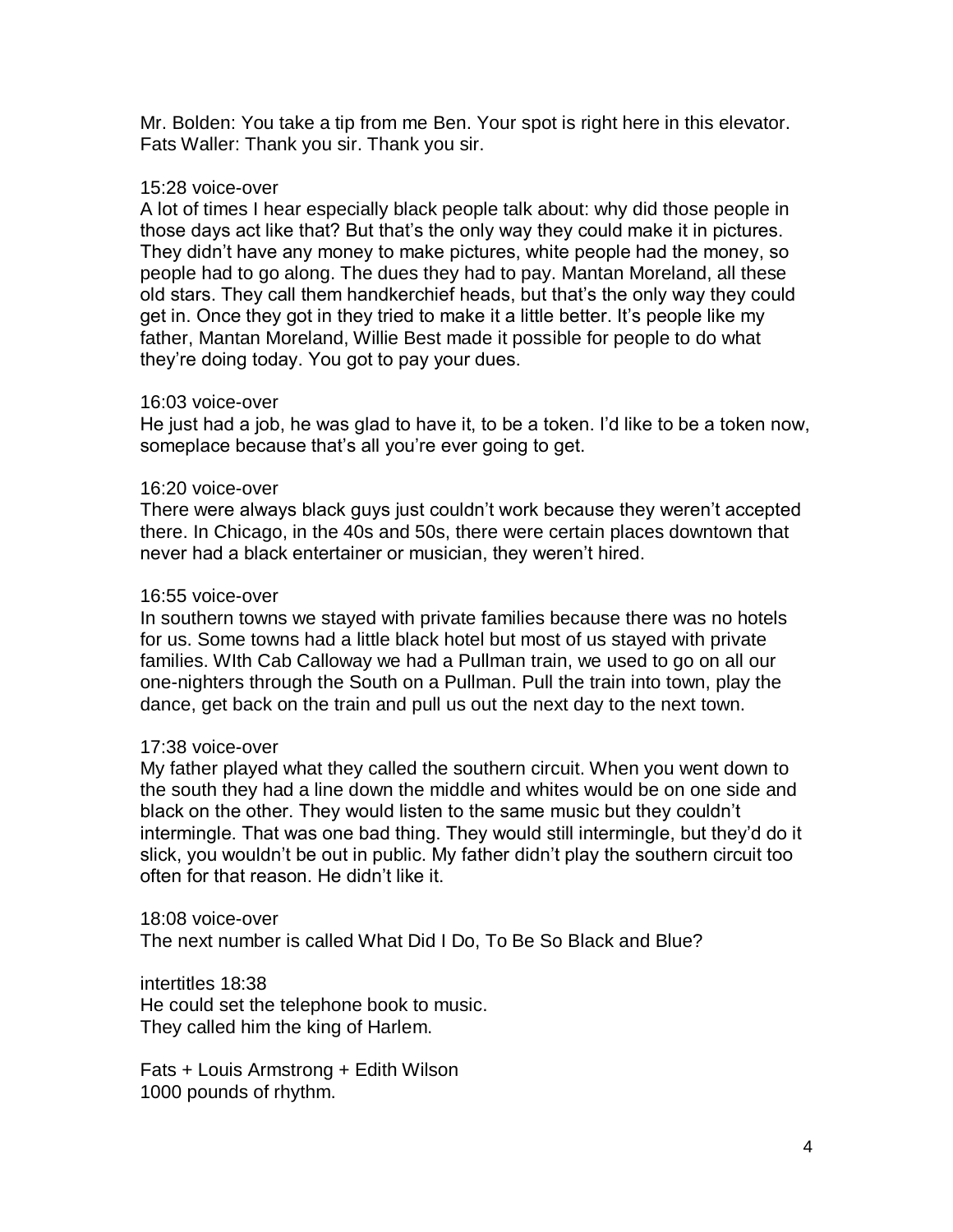Critic Dick Wellstood wrote It's so hard to tell what Fats could do because he was always trying to entertain.

20:25 sign

Here every night. "Fats Waller" and the Beale Street Boys.

20:48 sync sound

waiter: The boys want another round.

singer: Give them a joint, it's on its last legs anyway.

waiter: Two up boy.

singer: Baby baby, what is the matter with you?

Fats Waller: Ain't nothing wrong with me babes. Nothing at all.

singer: Baby baby, what is the matter with you?

Fats Waller: One never knows, do one?

singer: You've got the world in a jug

Fats Waller: Yeah, but where the stopper?

singer: and you've got nothing to do.

Fats Waller: You hear that mess? She's always laying it on me.

singer: I went to a fortune teller and had my fortune told

Fats Waller: What did she say?

singer: She said you didn't love me, all you wanted was my gold.

Fats Waller: She was right, how'd she know?

singer: It ain't right.

Fats Waller: Everybody wants some gold baby.

singer: Takin' all my money, goin' out having yourself a ball. Fats Waller: Suffer excess baggage, suffer.

# **Part two: Jackson Pollock 22:30**

23:00 voice over I go to work every day. Just like any other worker.

23:15 voice-over

My instinct about painting says, 'If you don't think about it, it's right.' As soon as you have to decide and choose, it's wrong.

23:55 voice-over Painting is either plagiarism or revolution.

24:30 voice-over

It's easy when you don't know how, but very difficult when you do.

25:50 voice-over

All children are artists. The problem is how to stay an artist once you've grown up.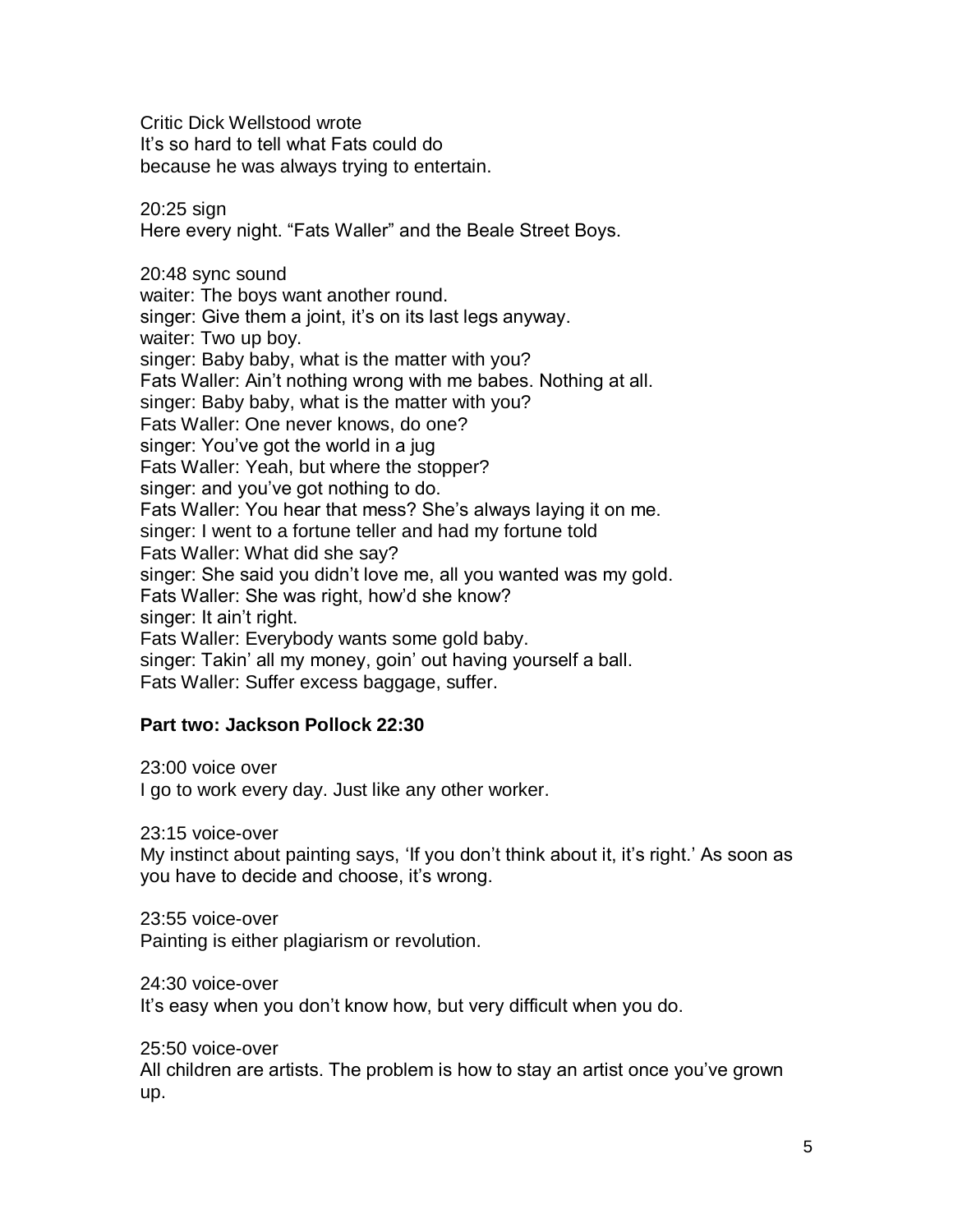26:15 voice-over

Art, like morality, consists in drawing a line somewhere.

26:40 voice-over

My father once said, 'You don't have to reinvent the wheel.' But I think you do, maybe not every day, but pretty often.

### 27:03 voice-over

In 1936 Dali spoke at the International Surreal Exhibition wearing a diving suit. He forgot to attach an oxygen tank to the suit which he bolted shut. The audience reacted enthusiastically to his impression of a man choking to death, before someone raced onstage and saved his life

### 27:57 voice-over

OK, how about this? Let's tell young people the best books are yet to written; the best painting, the best government, the best of everything is yet to be done by them.

28:22 voice-over Being an artist means feeling crummy before everybody else feels crummy.

29:04 voice-over

Painting allows me to find myself and lose myself at the same time.

29:44 voice-over

I do more painting when I'm not painting.

30:10 voice-over

My brushstrokes are no better than many other painters, But the pauses between the notes.

30:45 voice-over

I moved out here with Lee about two years ago. It's been two years since I had a drink.

But tonight, as soon as the filmmakers leave, I'm going to open a bottle of bourbon, and I'm not going to stop opening it.

Five years later, I'm going drive my car off the road and die. I'll be 44 years old.

31:31 voice-over

Every picture has a hidden cost, a private life, a secret. At least, if it's any good.

31:42 voice-over

People come because they want to know the secret, without understanding that they themselves are the mystery.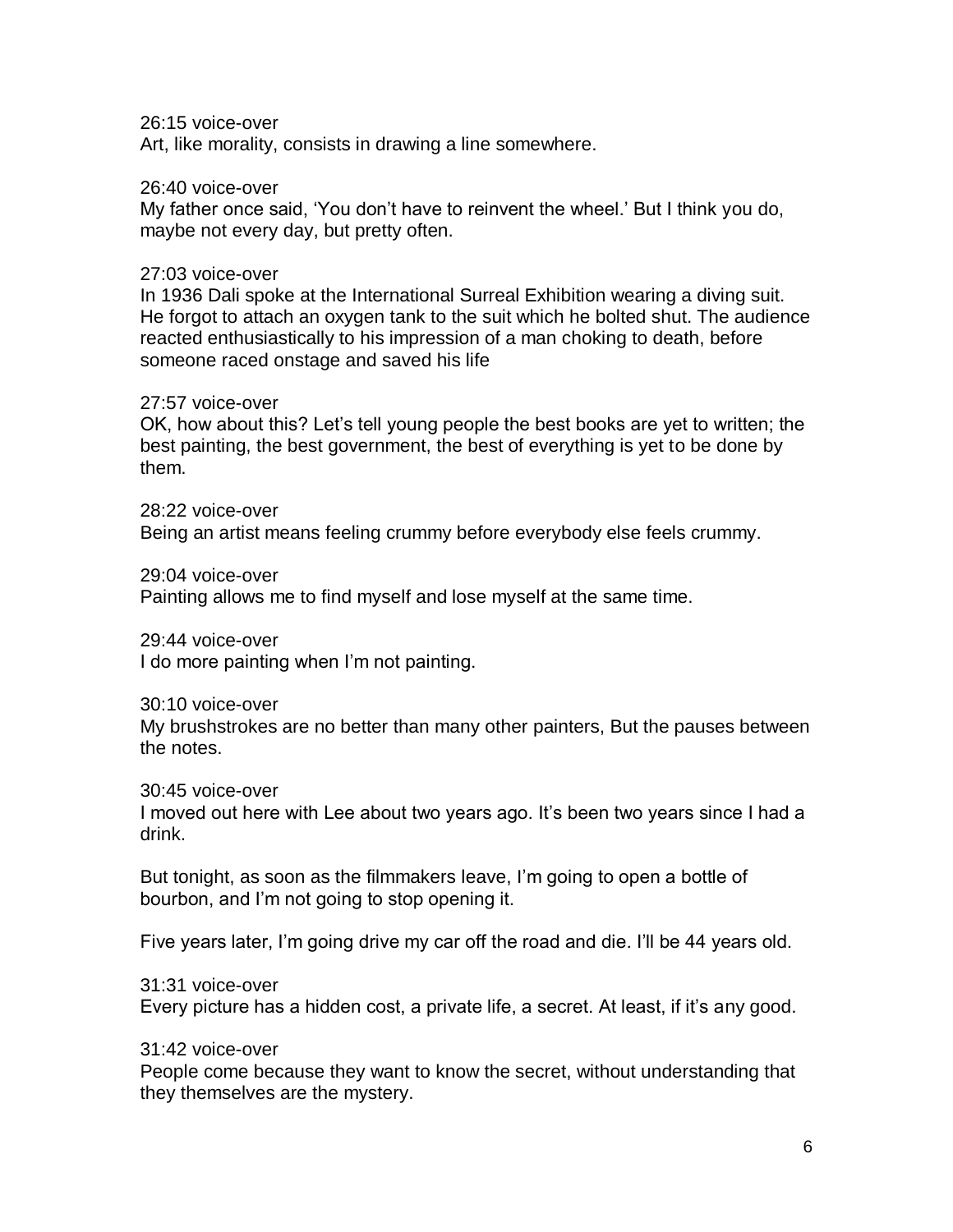31:57 My audience. My killer.

### **Part three: Rehearsals**

33:15 voice-over A year ago, I nearly died of pneumonia. I felt myself stepping into the white light, when a hand touched my shoulder, and told me I had to go back. Reluctantly, I turned to face the body that was lying on the bed. The body that looked so much like me.

34:09 voice-over I decided to start a series of photographs called Rehearsals.

34:28 voice-over

I started to use myself in the work because this body doesn't really belong to me. Sometimes it feels like I should put it back in the lost and found.

34:54 voice-over I think of my body as a disguise.

36:35 voice-over

I would run away from my foster parents, and spend a lot of time sitting under an old elm tree. That elm tree became my parents. At night they taught me songs.

37:20 voice-over I tried to give my body to anyone who asked for it.

You know, it was like a civic duty.

37:43 voice-over It seemed to give people so much pleasure, I wondered why it couldn't bring me more pleasure.

## 38:17 voice-over

Mostly when I meet people I can't remember their face or their name. But when I remember a face it starts to live inside me. It's as if I've swallowed a telephone directory just for one person. Even if I don't see them I'll get the news, sometimes about things that happened in their past and sometimes things that are going to happen later, in the future. I need to go to a quiet room and be dead for a while just so I can feel something.

#### 39:46 voice-over

When I was 25 I fell in love with a tree and even though it smelt good and was never judgmental and I was happy, my doctor said it was wrong. She said: you're an animal. Try looking at yourself in the mirror. Like an animal.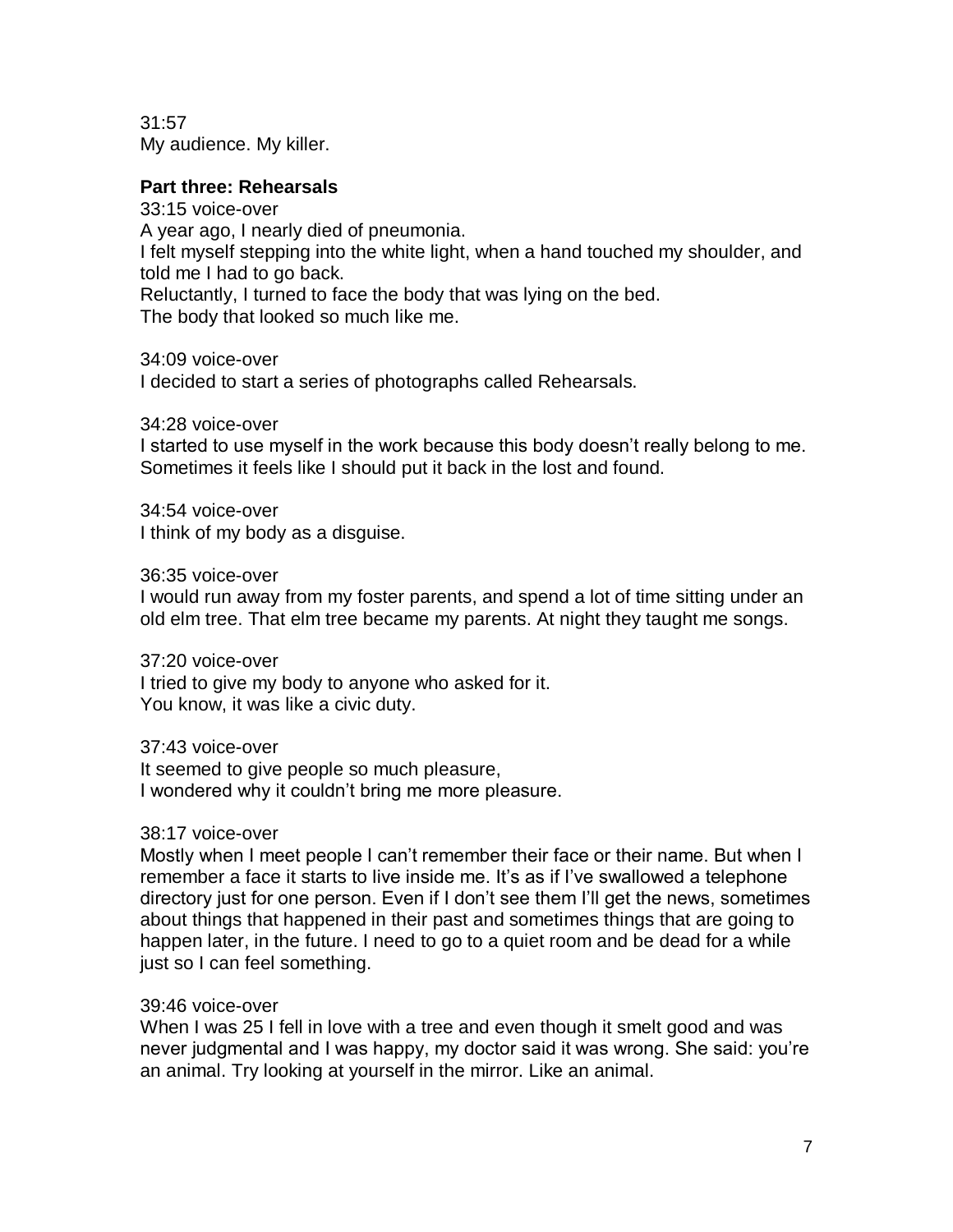42:01 voice-over

What does it mean to make pictures in a time of exterminations and extinctions?

43:12 voice-over What if human nature was a relationship between species? A dog that refuses food is also making pictures of dying. The candles are also a picture of dying.

45:02 voice-over There are so many ways that a woman tries to avoid being a monster. As if she were already dead.

45:47 voice-over I used to die alone, now I'm dying with the old buildings. Together we're making a compost for the new world.

#### 46:56 voice-over

All of my friends came to my funeral, I was so happy. I taught them how to die, how to leave behind everything they knew, but when they couldn't recognize themselves anymore, they blamed me.

Later that night I held an atlas in my lap, ran my fingers across the whole world, and asked: where does it hurt?

### **Part four: Frida**

51:19 intertitles Today as never before I am a Communist being. I have digested the history of my country. I know the class conflicts and economics.

I am one cell of the revolutionary mechanism. The revolution is a struggle of forms and liberation.

53:35 intertitles The struggle of the two Fridas one dead, one alive. I was the only painter to give birth to myself.

Many came to console me only to find themselves consoled.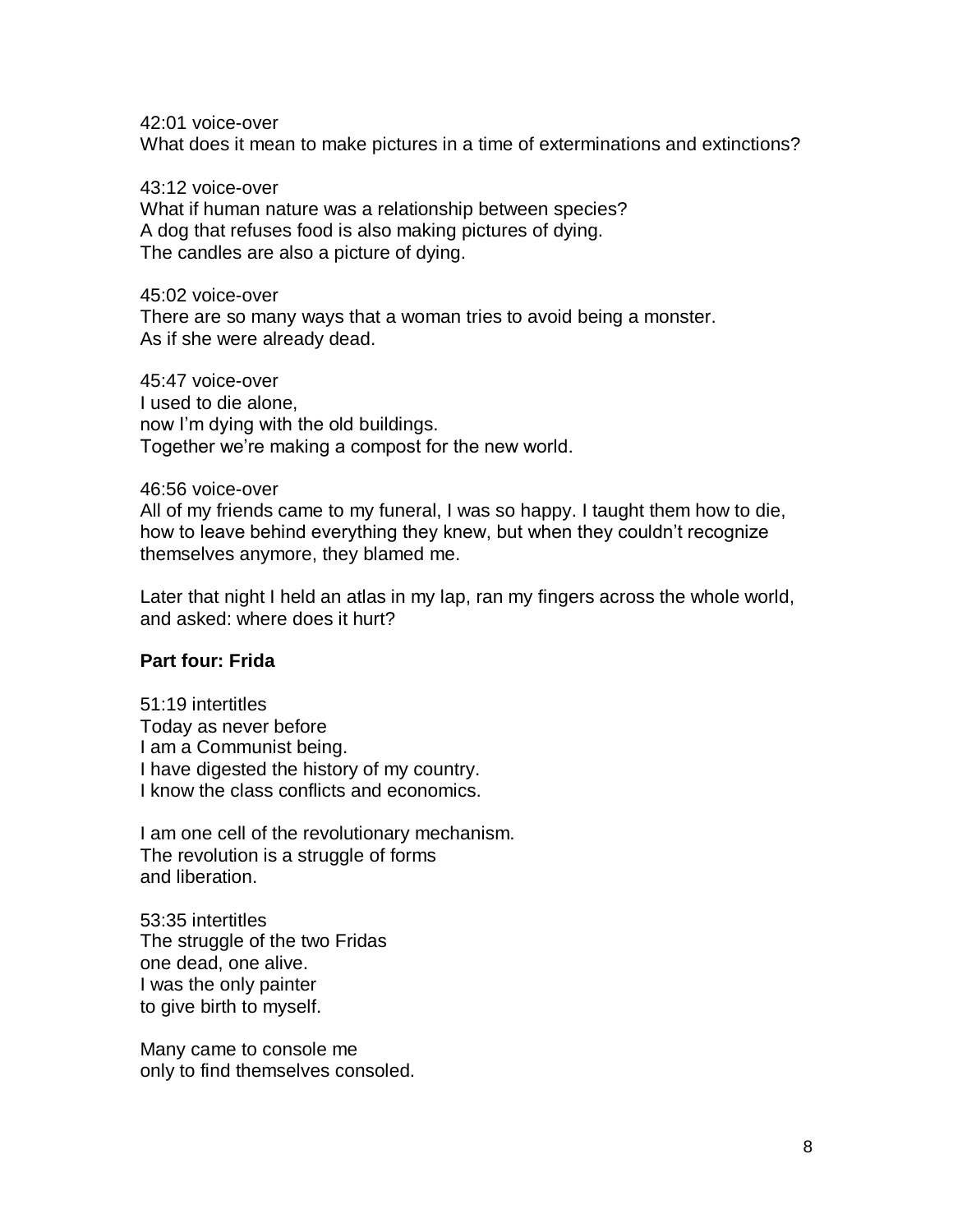One year in hospital the wound is not closing. One year in hospital I know that if I was ill enough my husband Diego would come. He was never mine He belonged only to himself.

German assassins fire two shots into Diego's studio aimed at me but I have been replaced. Diego is away having an affair with my sister Cristina.

56:18 intertitles Every wound gives off its own light. I was not born beautiful I created it out of necessity as a shield.

58:56 intertitles In 1925 a train ran through a bus a steel pole entered my left side came out through my vagina. I lost my virginity.

59:27 intertitles The doctors put me together like a photomontage.

59:43 intertitles I was in bed for a year. The voyeur of my own emotions.

1:00:04 intertitles After the accident everything slowed down and I began to paint.

1:00:33 intertitles Diego was not a nice guy but he knew how to look like one.

1:01:14 intertitles: Diego's ex-mistress came to the wedding she lifted my dress and said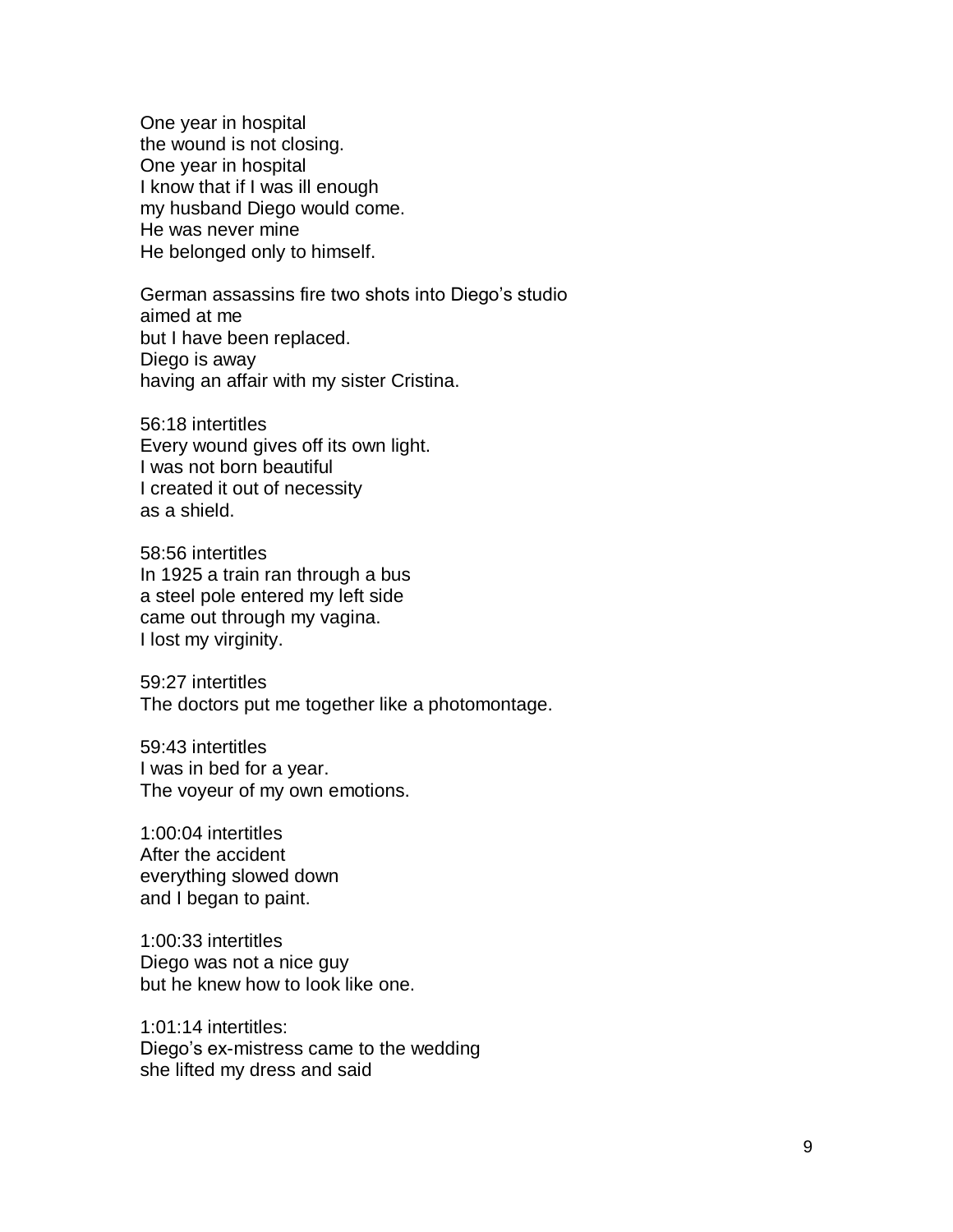You see those two sticks! Those are the legs that Diego has instead of mine.

1:01:54 intertitles The accident made me beautiful Diego made me ugly I needed both.

1:02:17 intertitles I had a third abortion, appendix removed, foot surgery. Diego: The more I loved her the more I wanted to hurt her.

1:04:04 intertitles Doctors make 28 corsets one made of steel, three of leather the rest in plaster.

1:04:43 intertitles In 1953, my first solo exhibition in Mexico they performed a bone transplant the night of the opening all of crippled Mexico came to give me a kiss.

1:07:20 intertitles Fighting with images as ammunition for the first time my painting becomes a living part of the class war.

1:07:50 intertitles I painted only the essential, the necessary I didn't have time for the rest.

1:10:19 intertitles My affair with Trotsky the revolution had not made him a better lover.

1:12:41 intertitles And here is where I end though I will always continue writing to you with my eyes.

1:13:08 intertitles I hope the exit is joyful